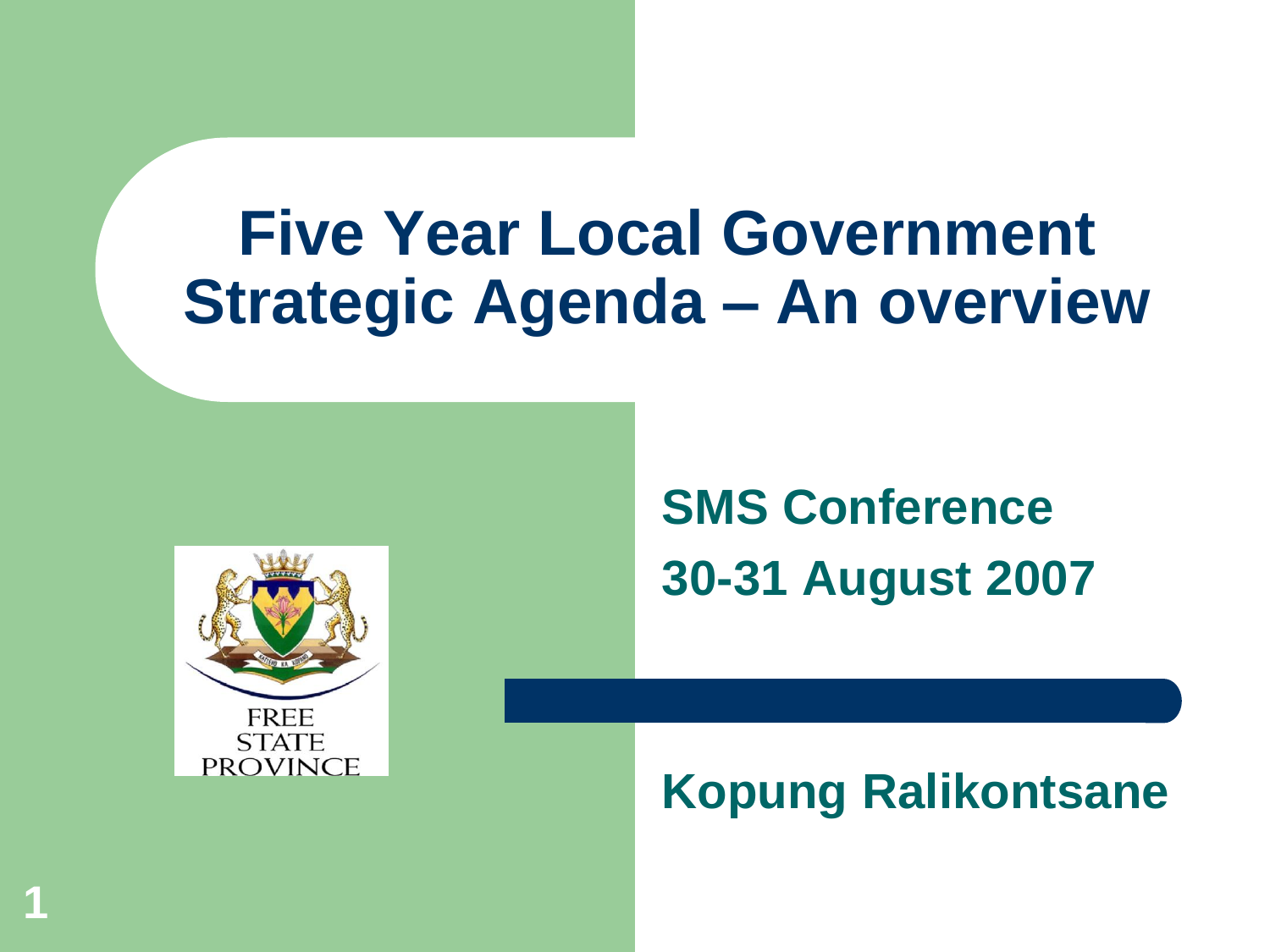

# **Outline of the Presentation**

- Introduction and background
- Mainstreaming hands-on support to local government improve municipal governance, performance and accountability;
	- **Cross Cutting Interventions**
	- **Five Key Performance Areas (KPAs)**
- Addressing the structure and governance arrangements of the state in order to better strengthen support and monitor local government; and
- Refining and strengthening policy, regulatory and fiscal environment for local government and giving greater attention to the enforcement measures;
- Highlights of achievements for the past six months; and
- **Conclusion**

**2**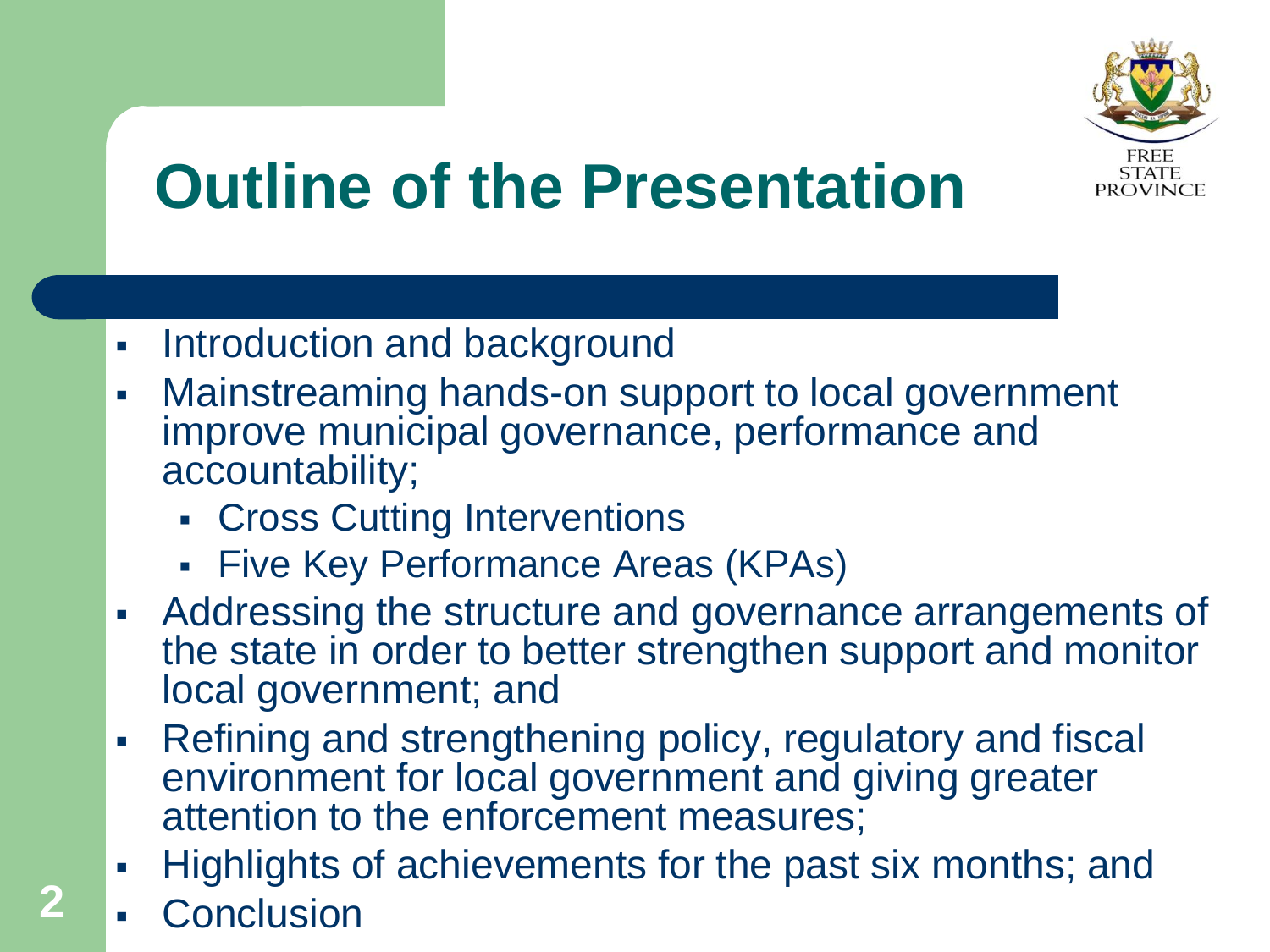

## **Introduction and background**

- Roadmap that outlines what needs to be done by local government during this term (2006- 2011)
- Outlines priority actions and proposes intervention to be implemented by critical stakeholders – Municipalities, Provincial Government, SALGA, Traditional Leaders;

**3**

**Emphasise the need to mobilise the involvement** of government development agencies and its social partners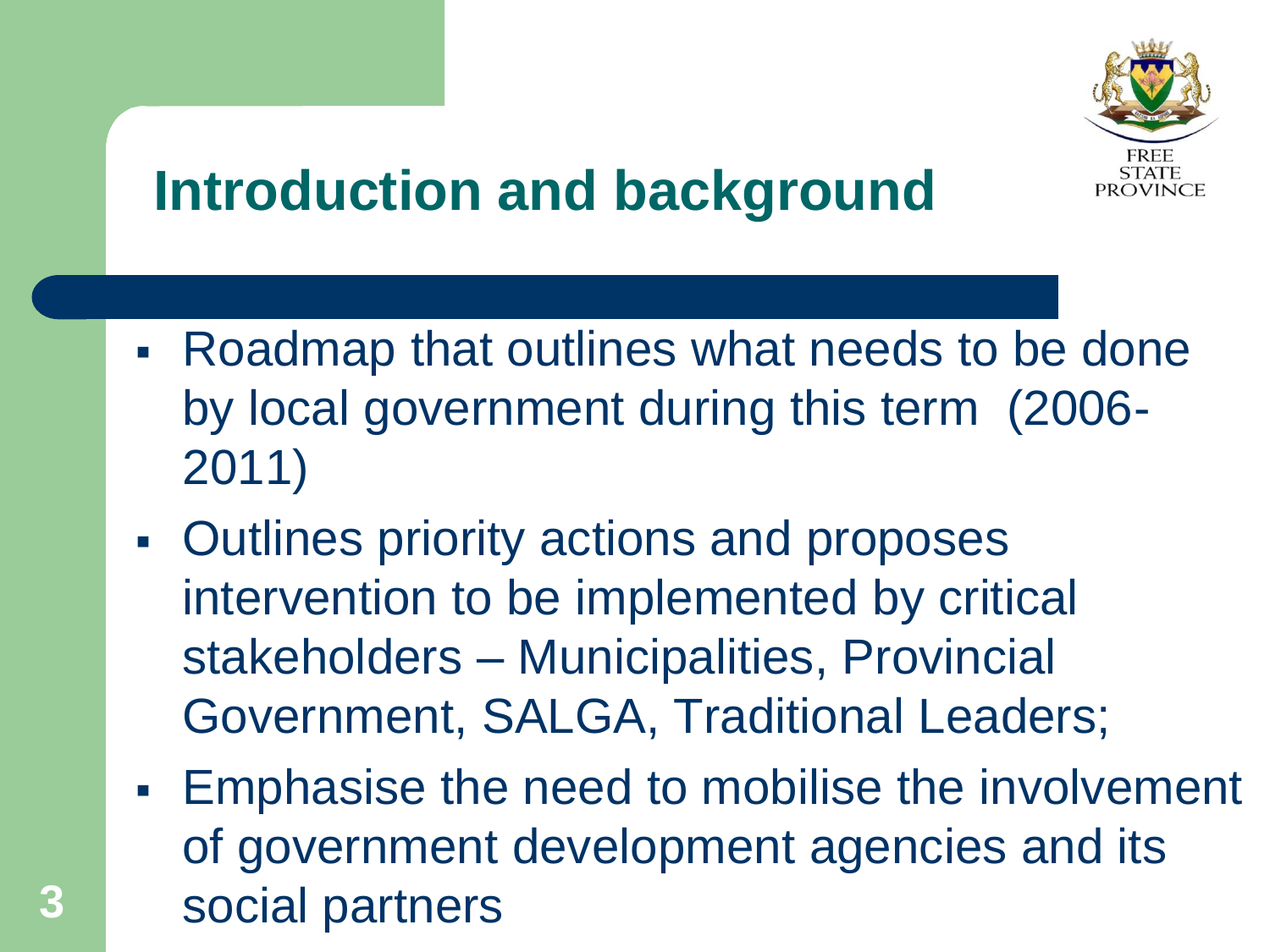

## **Introduction and background…cont**

- **It has three inter-related strategic thrusts:**
	- **Mainstreaming hands-on support to local government improve municipal governance, performance and accountability;**
	- **Addressing the structure and governance arrangements of the state in order to better strengthen support and monitor local government; and**
	- **Refining and strengthening policy, regulatory and fiscal environment for local government and giving greater attention to the enforcement measures**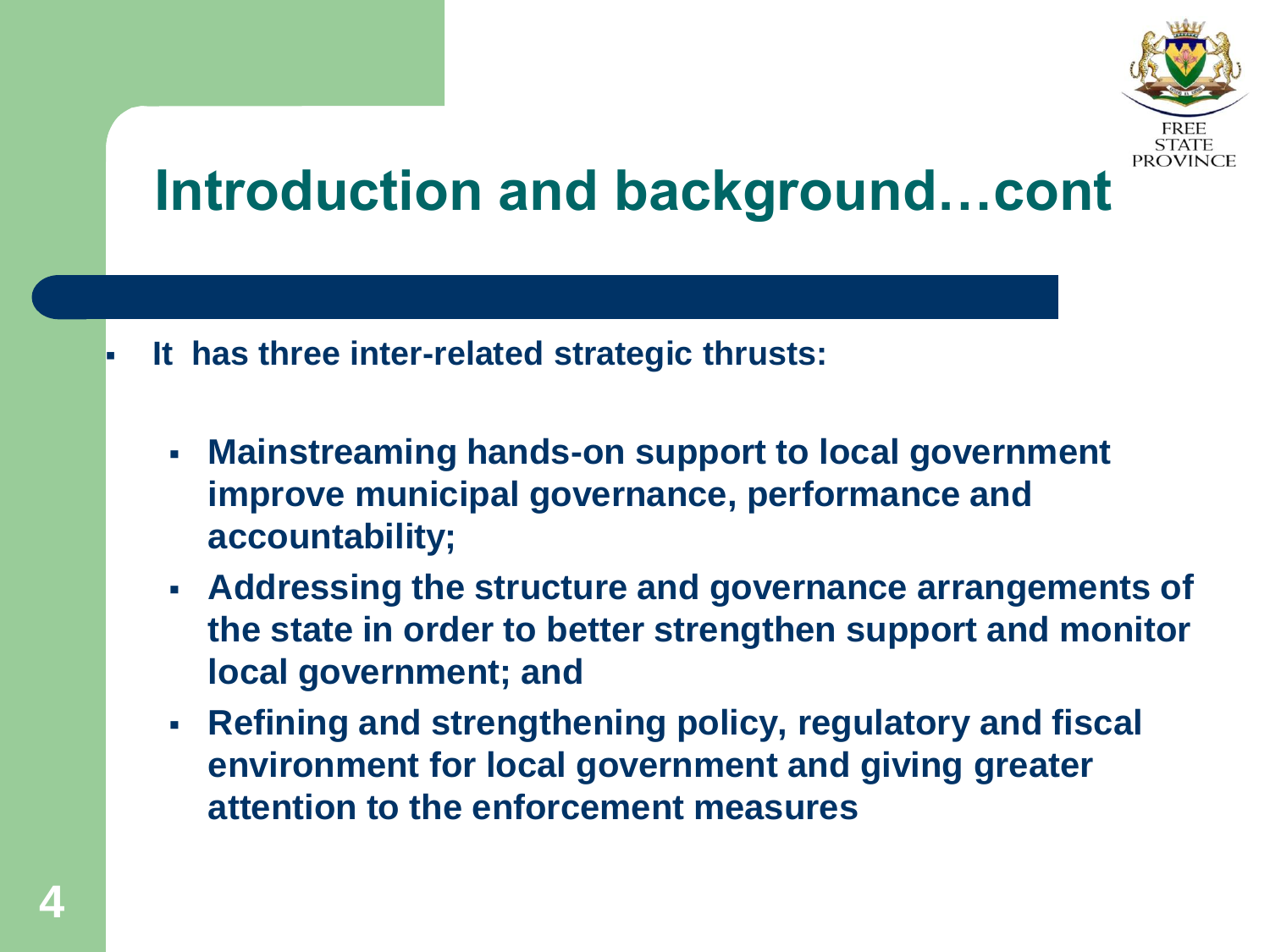#### **Mainstreaming hands-on support –cross cutting interventions (1)**



- **Province to provide concrete support to municipalities;**
- **Office of the Premier and PCF to assume accountability for co-ordinating and monitoring hands-on support to municipalities;**
- **SALGA to provide political leadership of munis – capacity building and training, unblocking political problems**
- **Roll-out a national capacity building, training and support programme**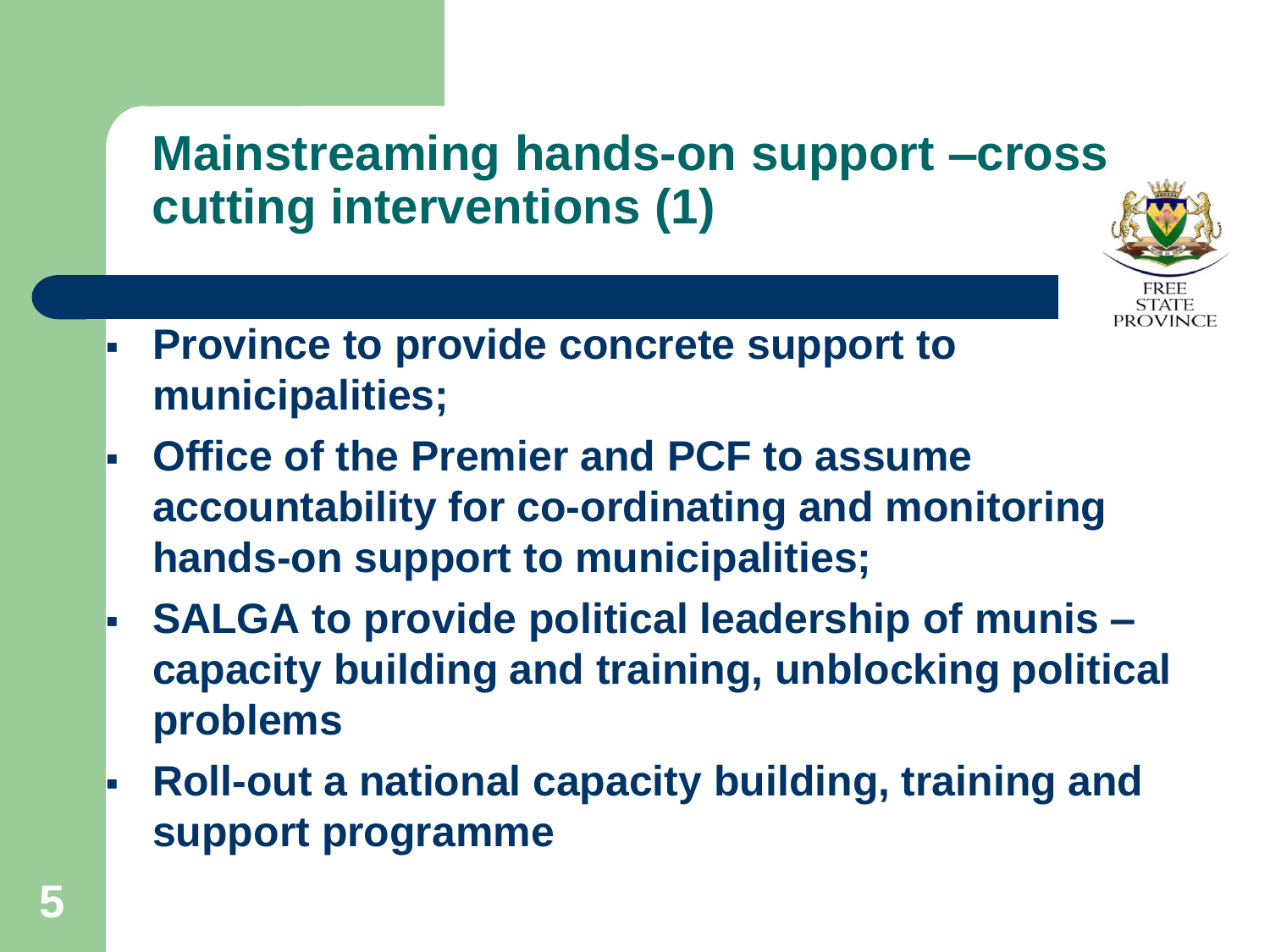#### **Mainstreaming hands-on support –cross cutting interventions (2)**



- **Building the technical capacity of municipalities – deployment of skills and expertise;**
- **Finalise the Local Government Communication System (LGCS);**
- **Develop 5 year communication framework for local government;**
- **Repositioning image/ profiling local government;**
- **Strengthening communication infrastructure to support public participation; and**

**6**

 **Improving access to information through the use of ICT in municipalities.**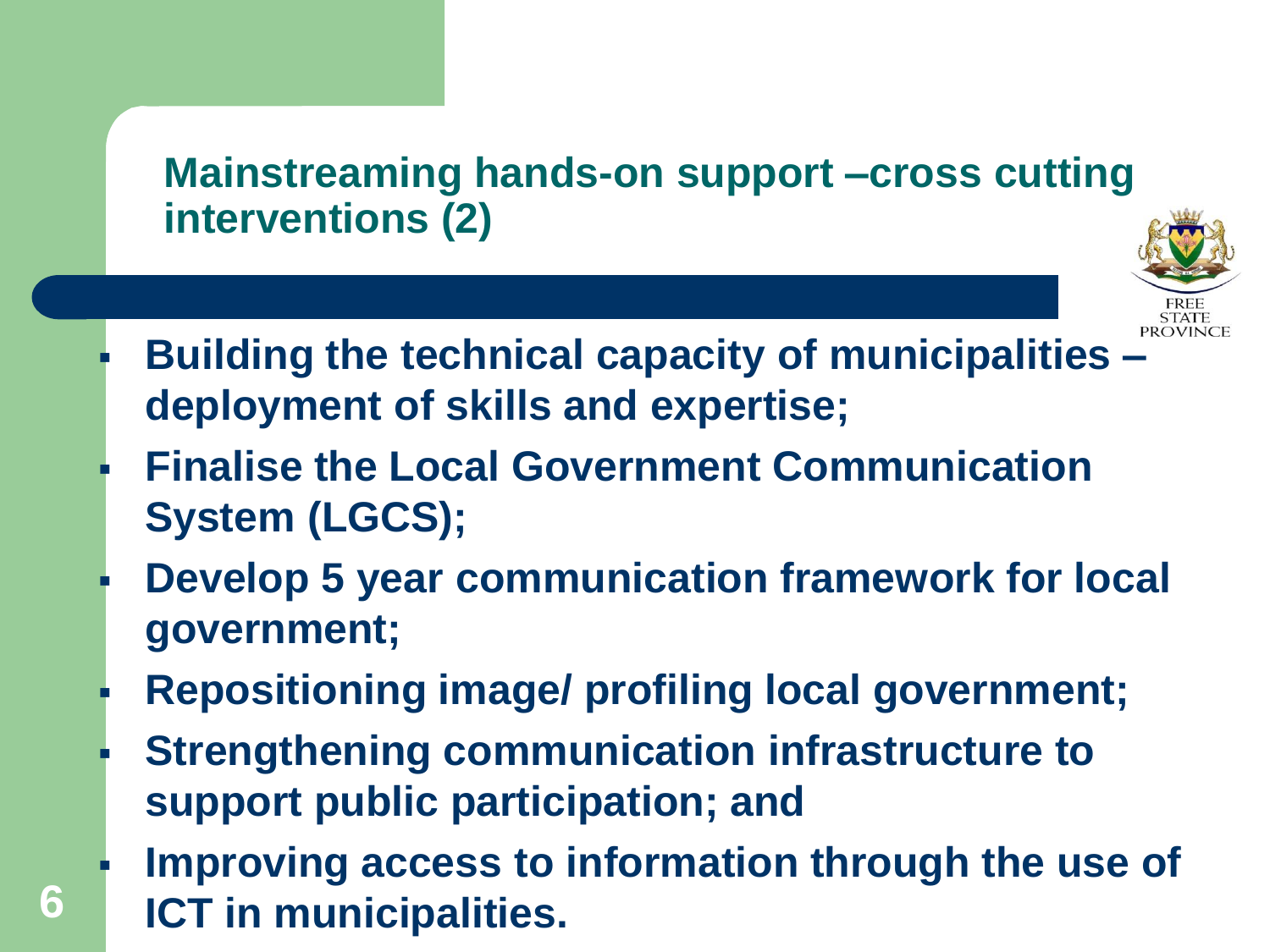*Mainstreaming hands-on support – Municipal Transformation and Organisational Development*



- **Support District and Local Municipalities to prepare draft IDPs;**
- **Support in establishing core basic municipal systems;**
- **Deploying technical hands-on support to enhance municipal capacity and expedite service delivery**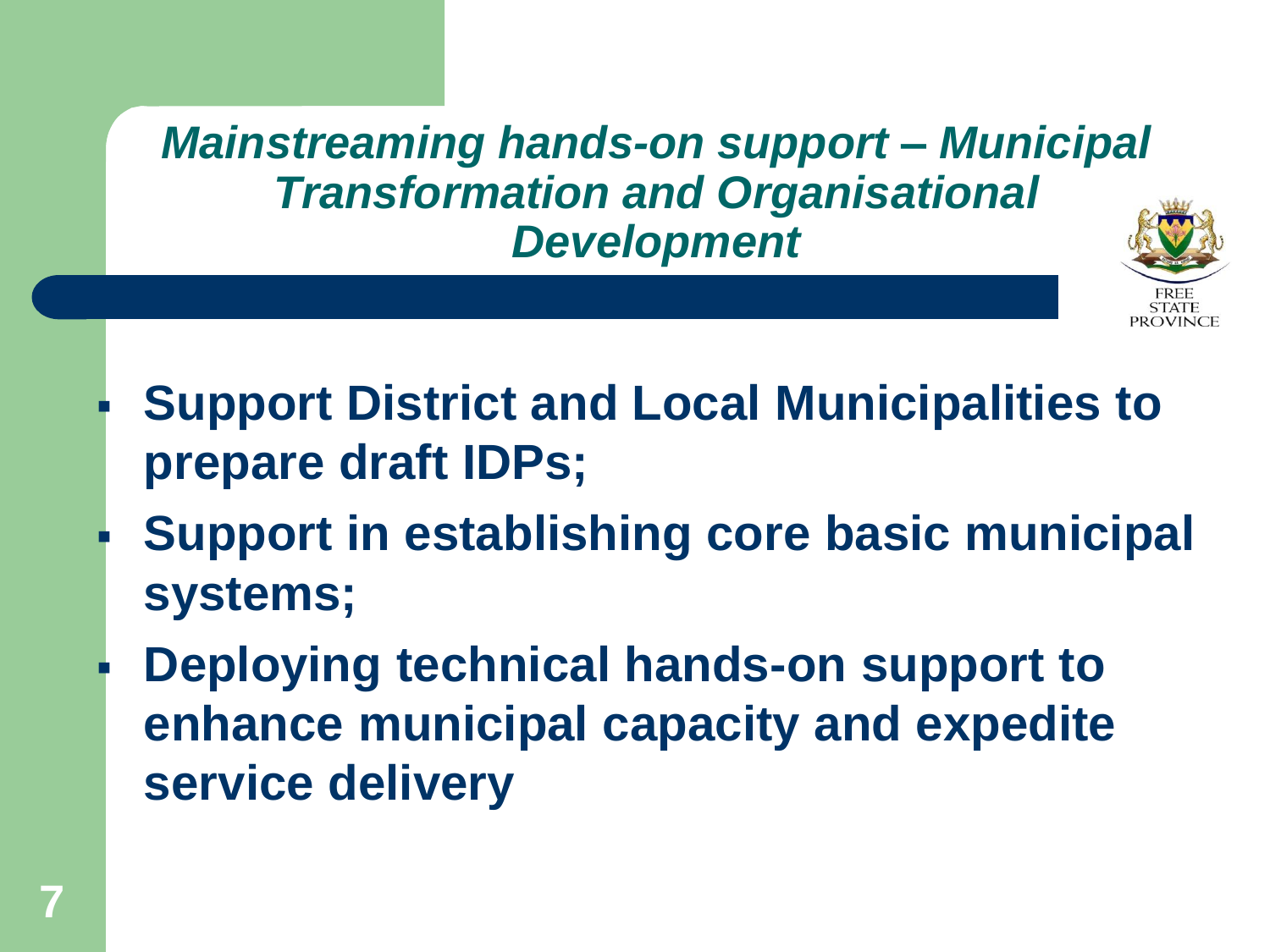*Mainstreaming hands-on support – Municipal Transformation and Organisational Development*



- **Implementation of local government competency framework;**
- **Supporting municipalities in filling vacant section 57 positions;**
- **Support municipalities in development and Submission of:**
	- **Employment Contracts and**
	- **Performance Agreements**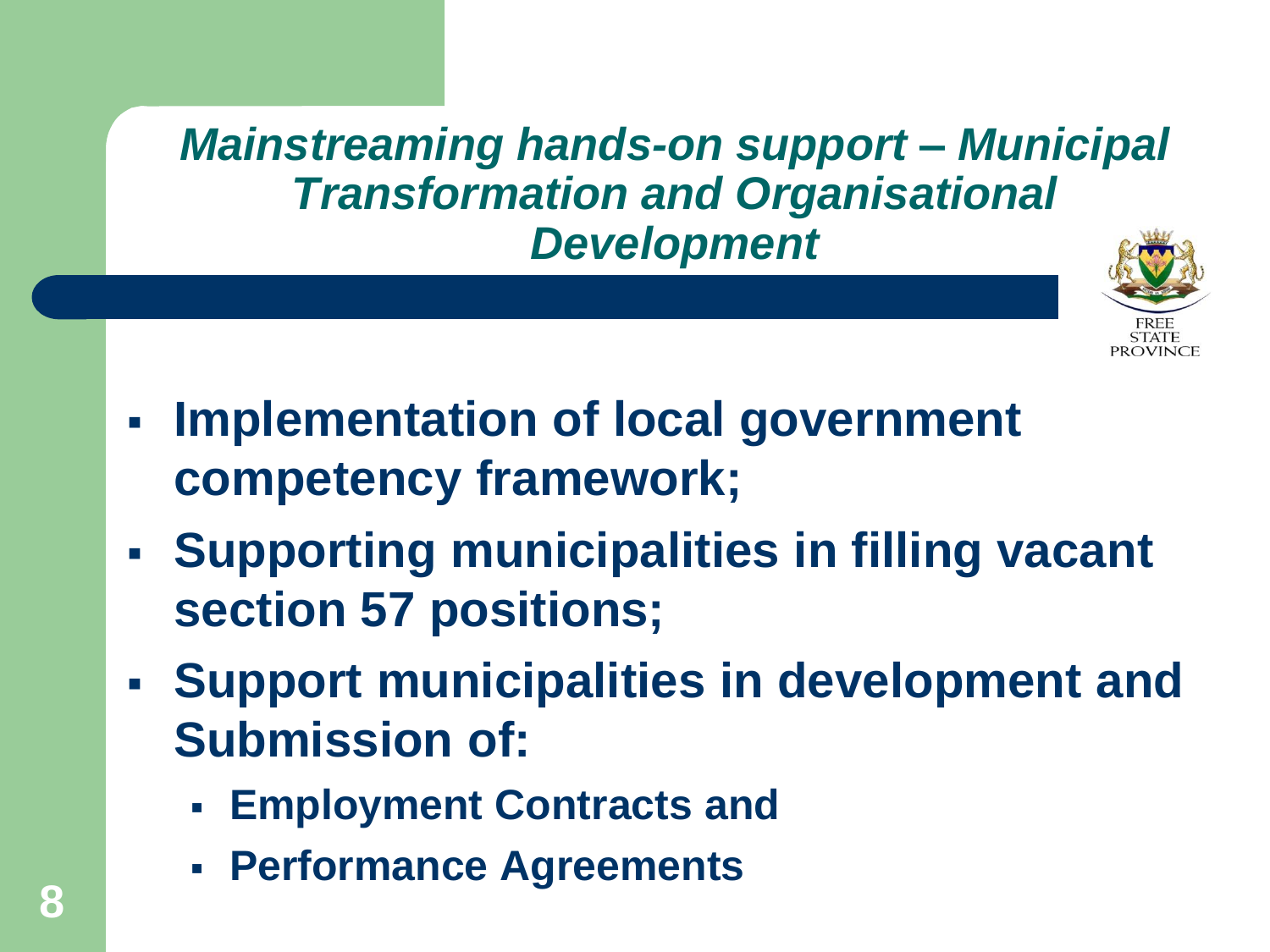#### *Mainstreaming hands-on support – Basic Service Delivery*



- **Ensure meeting of service delivery targets Decent sanitation 2010, electricity 2012, universal access FBS;**
- **Prioritise Bucket Eradication – Dec 2007;**
- **Develop a National Municipal Infrastructure Investment Policy and a Strategy – a roadmap for universal access to FBS;**
- **Align sector plans to FSGDS, IDPs and NSDP**
- **Facilitate hands-on support, Siyenza Manje, SDFs, DWAF**
- **Specific support on the ISRDP node**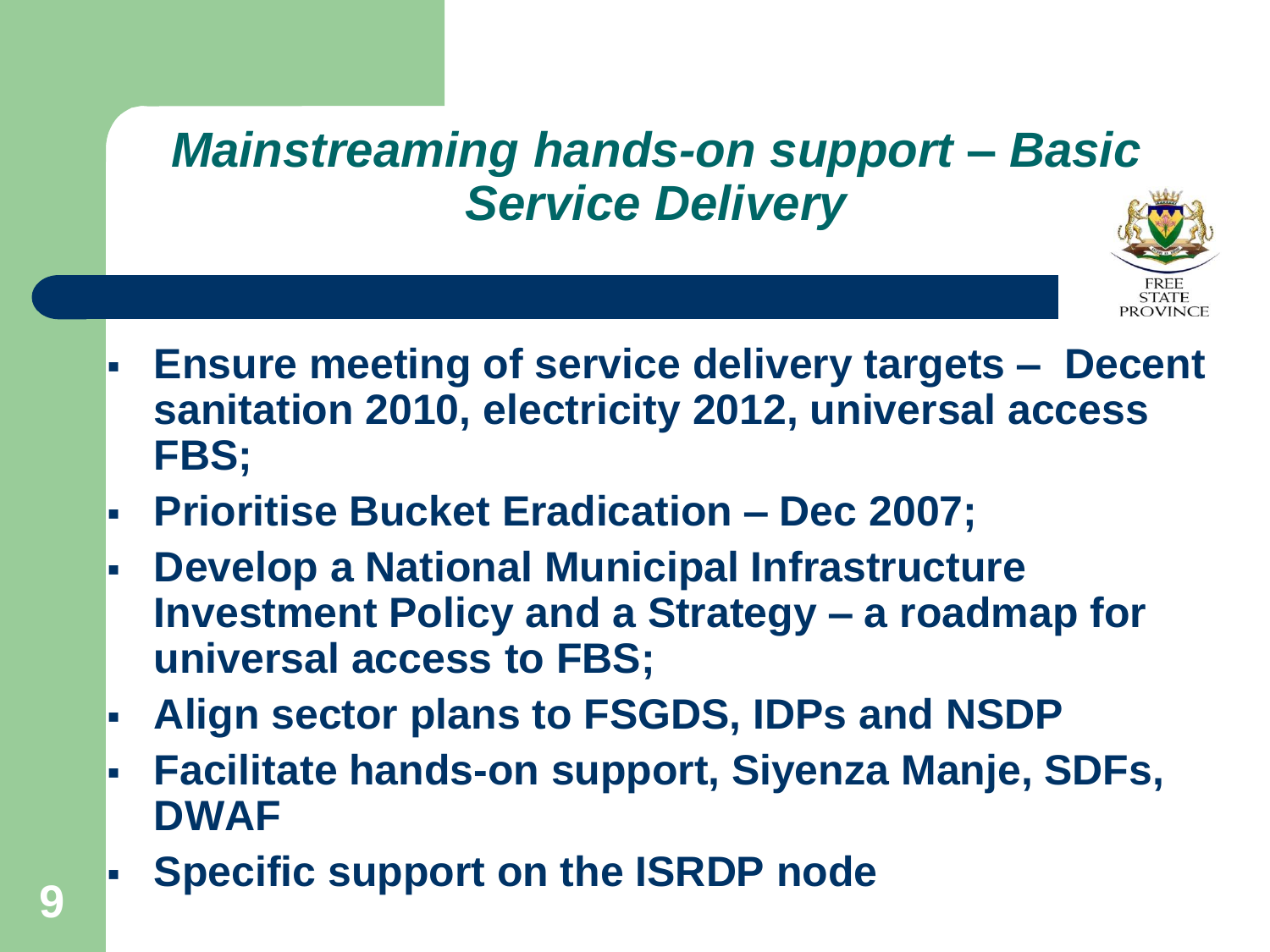#### *Mainstreaming hands-on support – Local Economic Development (LED)*



- **Province to support districts in implementing LED strategies and prioritise LED interventions in the FSGDS;**
- **Implement the developed national framework on LED and align to ASGI-SA;**
- **Deployed economists and planners in selected municipalities;**

**10**

 **Supporting urban-based municipalities to implement LED initiatives effectively.**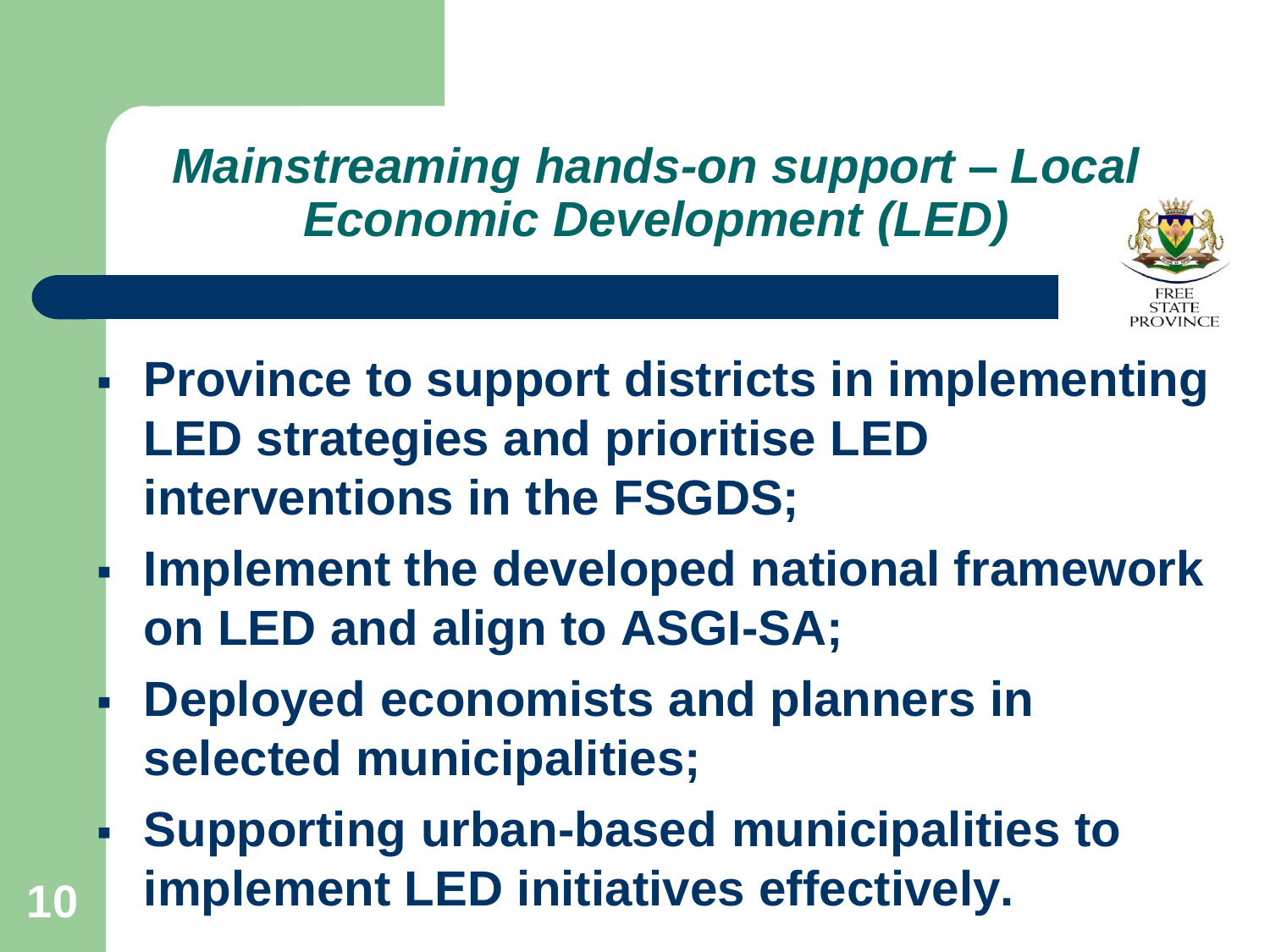*Mainstreaming hands-on support – Municipal Financial Viability and Management*



- **Provide hands-on support to low capacity municipalities;**
- **Support programmes to improve governance and fight corruption;**
- **Refine local government fiscal system – ensuring that LG Equitable Share (LGES);**
- **Guide the implementation of the Municipal Property Rates Act (MPRA); and**
- **Establishment of Regional Electricity Distributors (REDs).**

**11**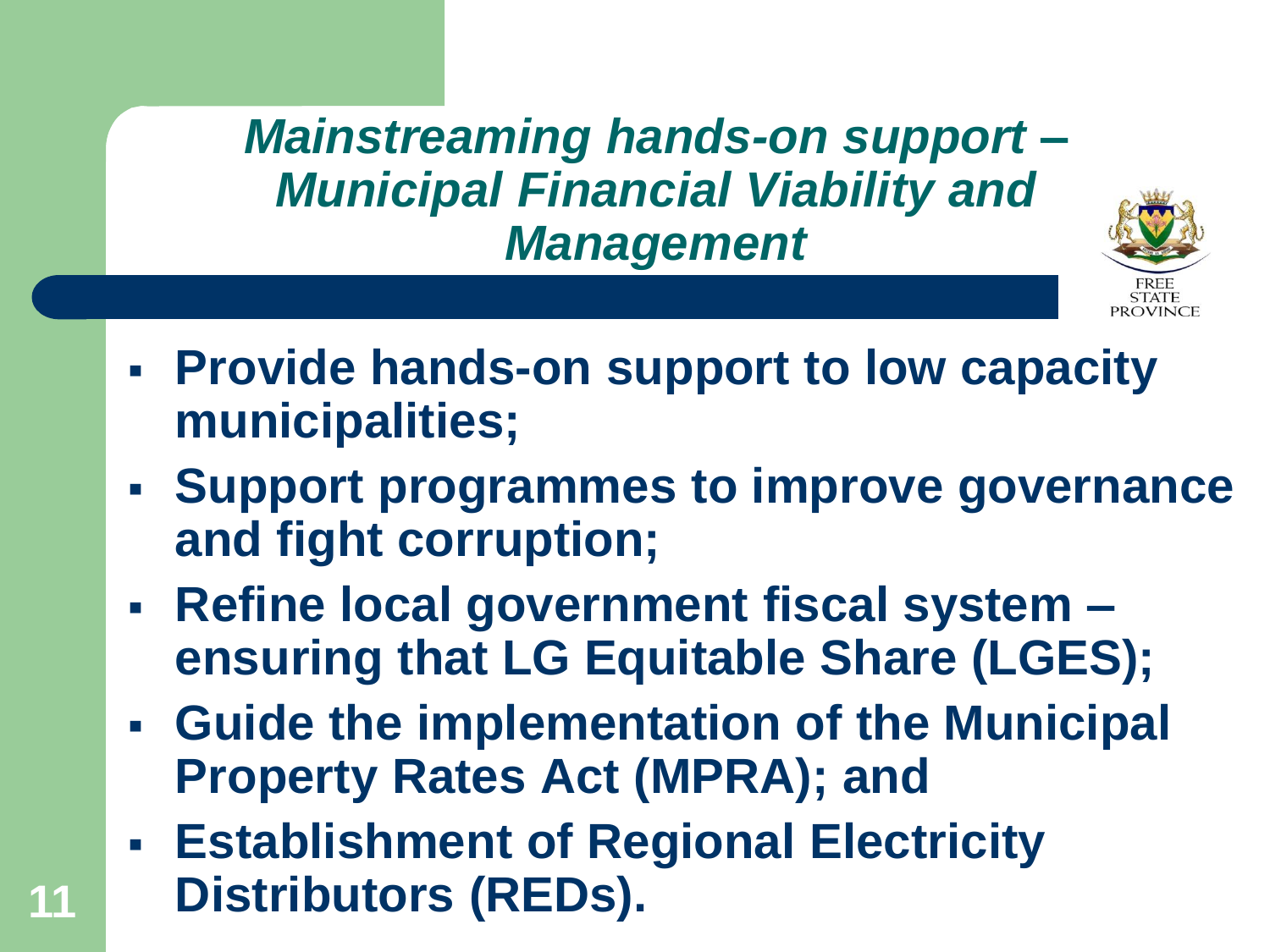#### *Mainstreaming hands-on support – Good Governance and Public Participation*



- **Improve mechanism for community participation and empowerment;**
- **Premiers and mayors to lead public and public participation processes;**
- **Municipal speakers' offices should be supported;**
- **Strengthen transparency and accountability of financial affairs and local government;**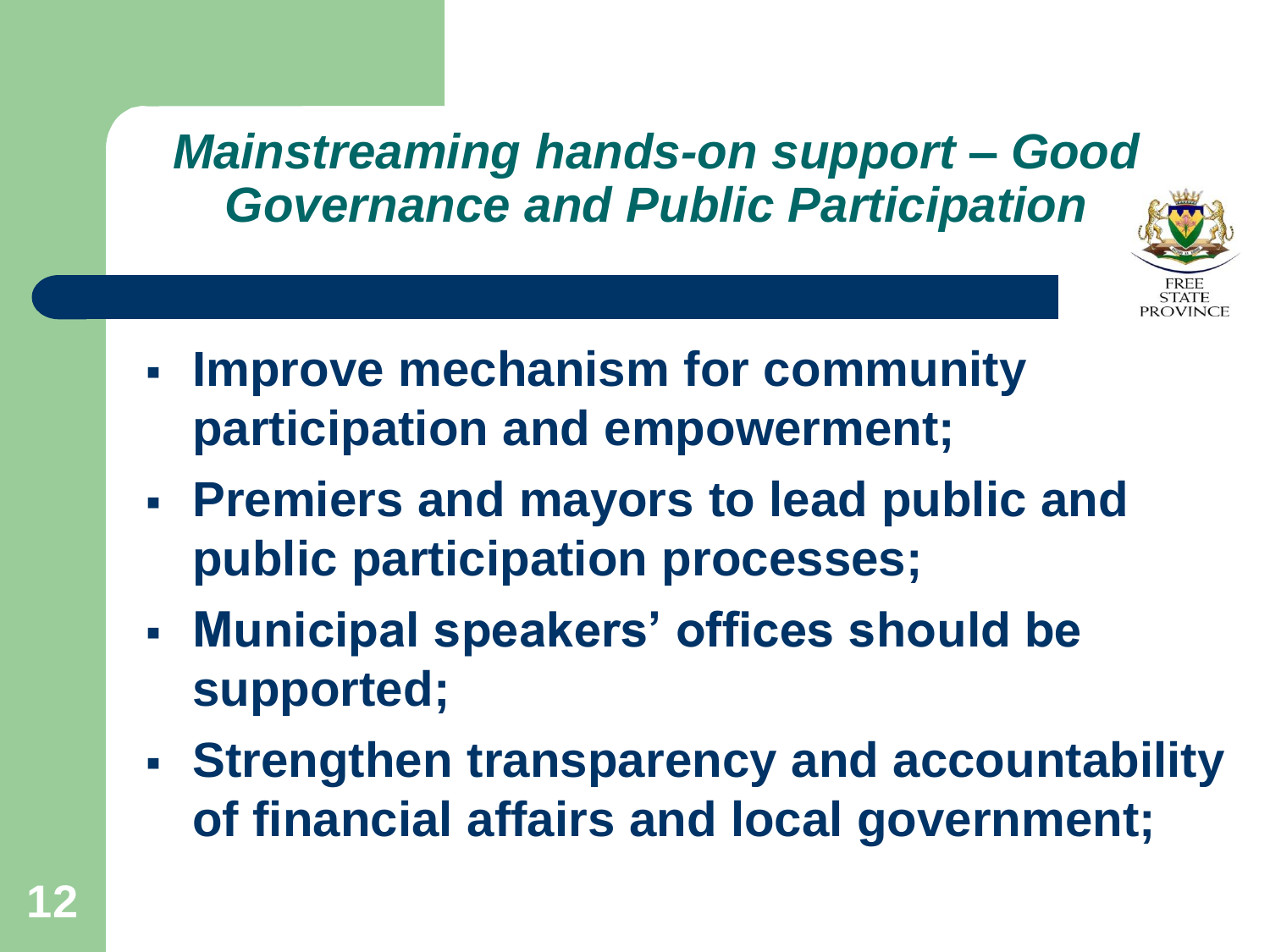#### *Mainstreaming hands-on support – Good Governance and Public Participation*



- **Develop support programme to scale up the mobilisation of community resources;**
- **Improve communication, refine the izimbizo programme and deepen social mobilisation;**
- **Strengthen political championship, support and oversight; and**
- **Strengthen good governance at LG level.**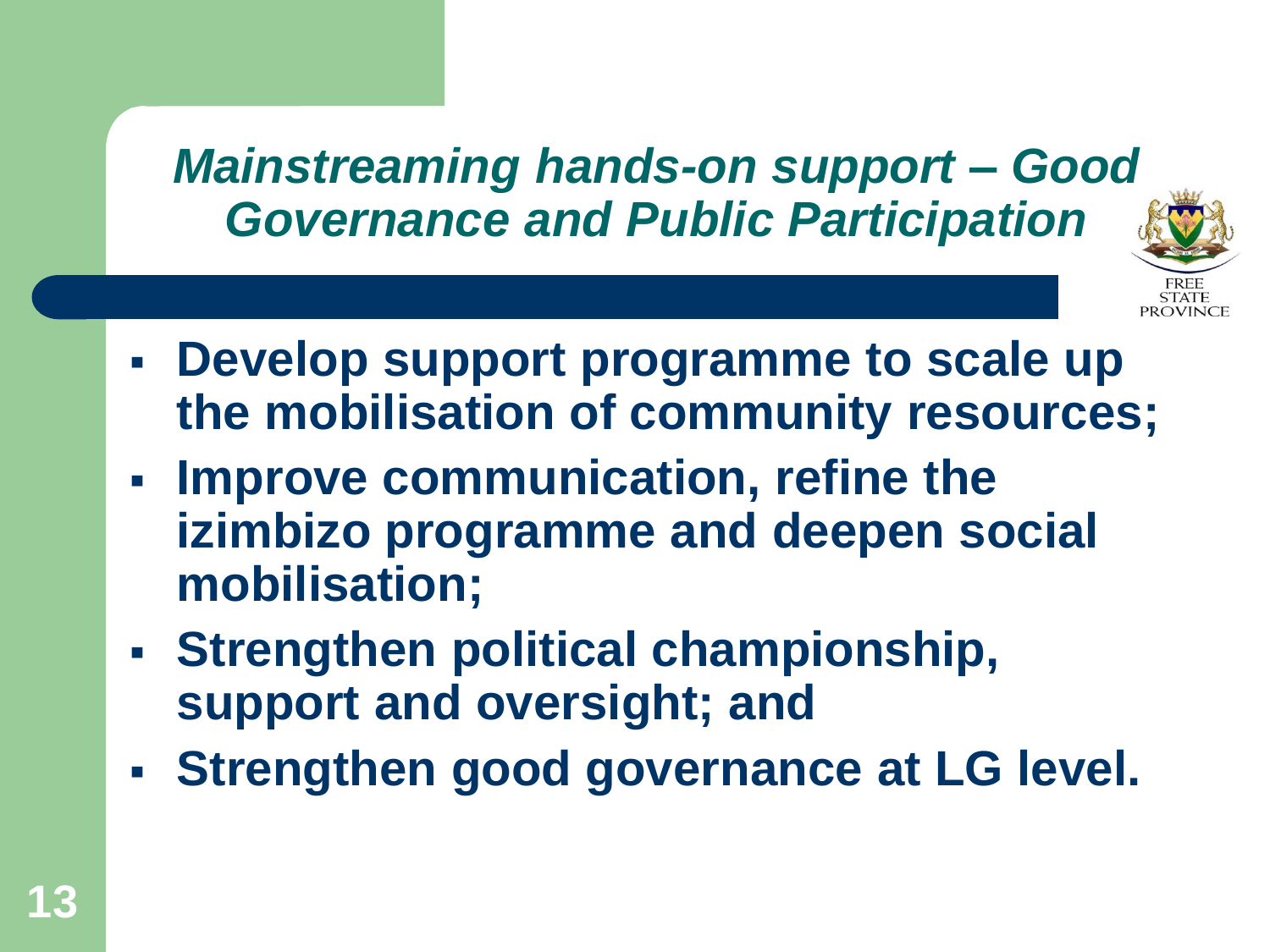## **Address the structure and Governance Arrangements**



- **Strengthen the IGR system;**
- **Review the structure and role of provincial government to support and monitor municipalities;**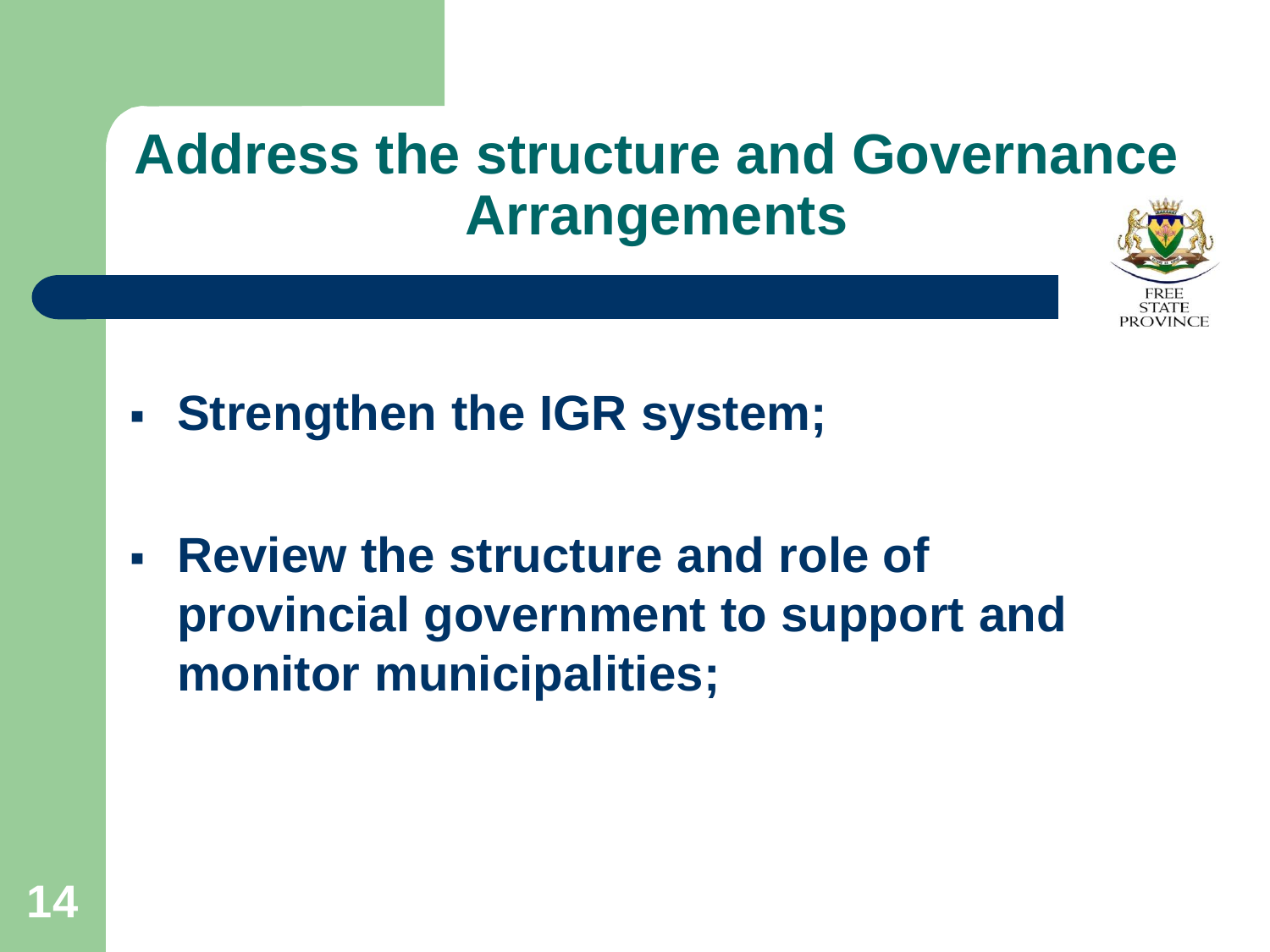## **Refine and strengthen the Policy, Regulatory and Fiscal Environment**



- **Provide greater attention to enforcing existing aspects of government legislation;**
- **Institutionalise inter-governmental planning;**
- **Review the two-tier district system of municipalities;**
- **A report on the distribution of powers and functions across Local Government;**
- **Strengthen ward committee system.**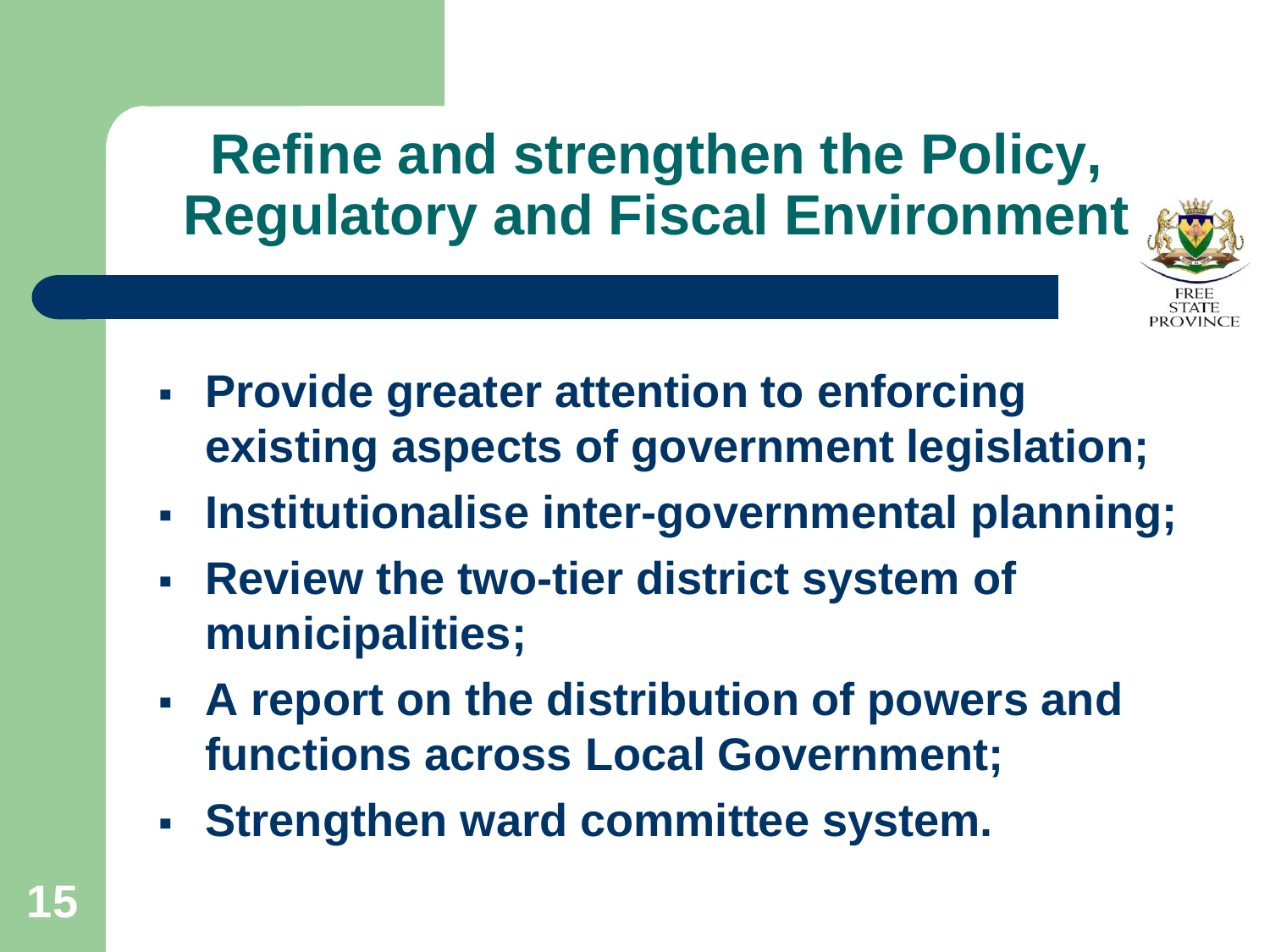#### **Implementation of Performance Management System (PMS**



- **11 (44%) out of 25 Municipal Managers have signed performance agreements and 4 female managers out of 25 appointed;**
- **126 (90%) out of 140 vacancies in 25 municipalities' section 57 managers have been filled;**
- **62 Section 57 Managers signed performance agreements**
- **16 14 (12%) females appointed in section 57 positions**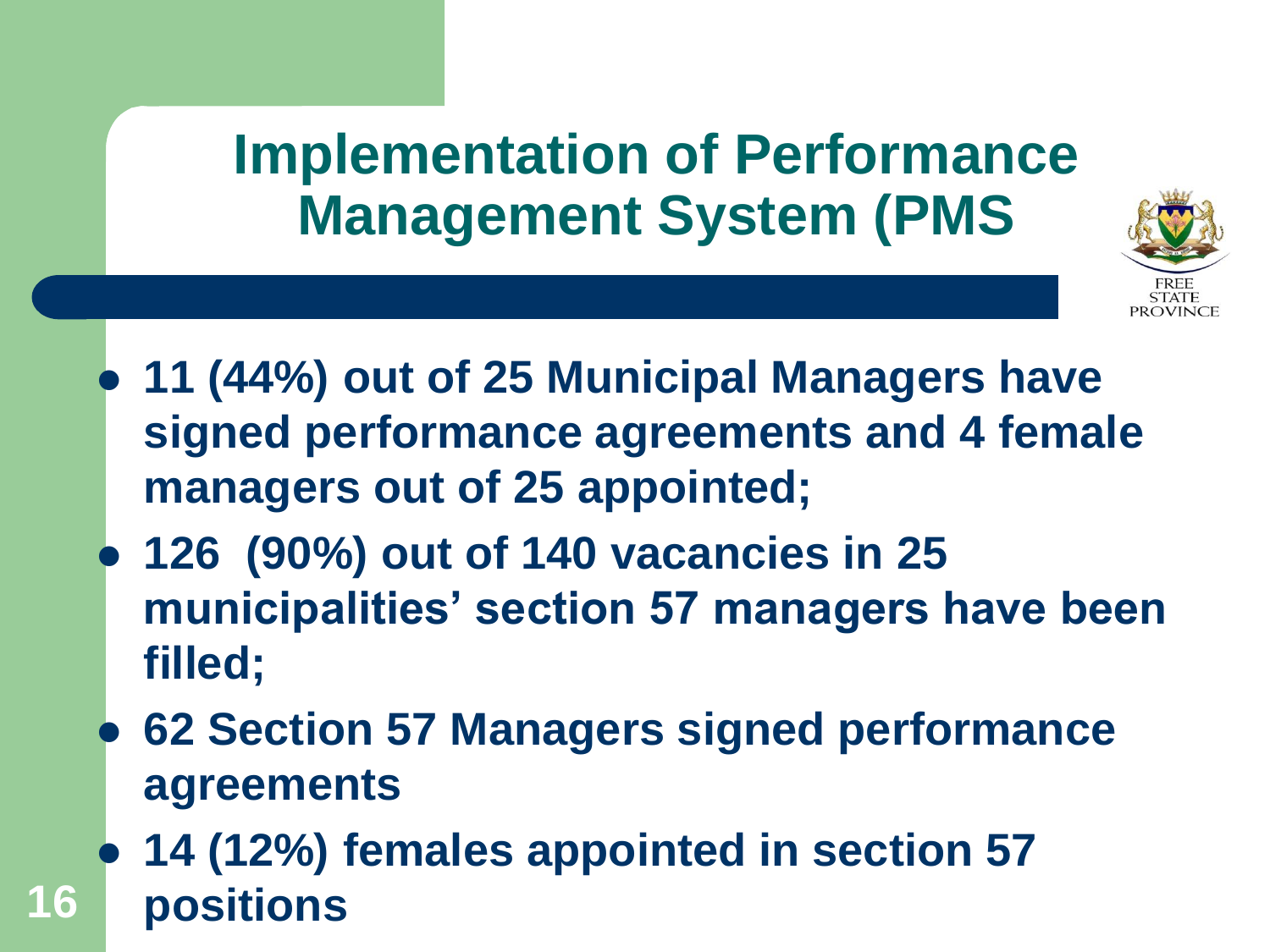

- **Enhanced capacity at LG&H for coordination;**
- **In partnership with SITA, a web-enabled M&E system on the 5 Year Local Government Strategic Agenda will be implemented;**
- **20 councillors and administrators currently being trained in leadership as part of LOGOLA and Province pilot programme;**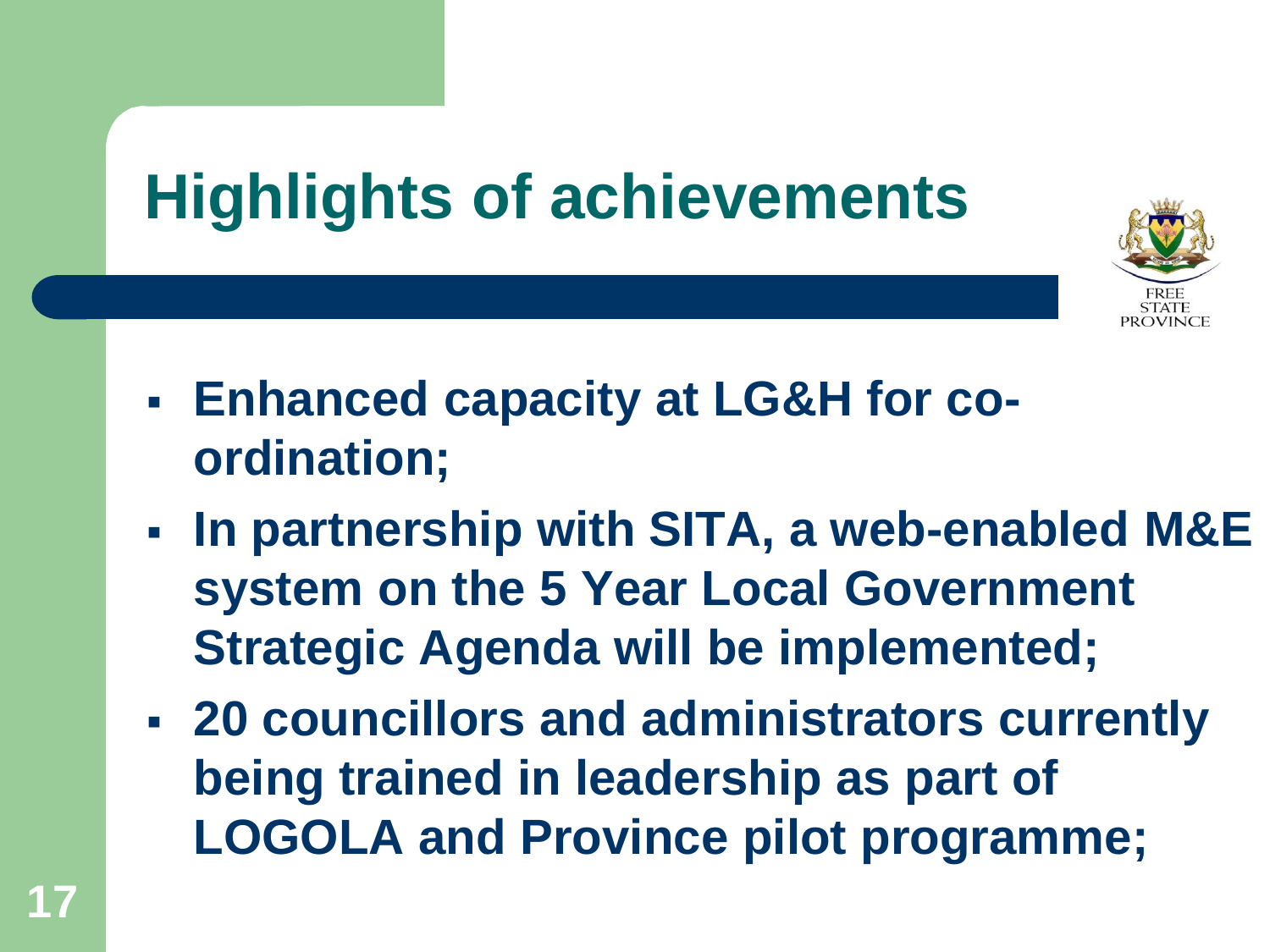

- **13 community members trained in responsible tourism and culture tourist guide**
- **Experts have been deployed – 10 engineers, 3 financial experts, 7 operators, 3 financial management students;**
- **Department has assumed the function of CFO at Naledi through the financial expert;**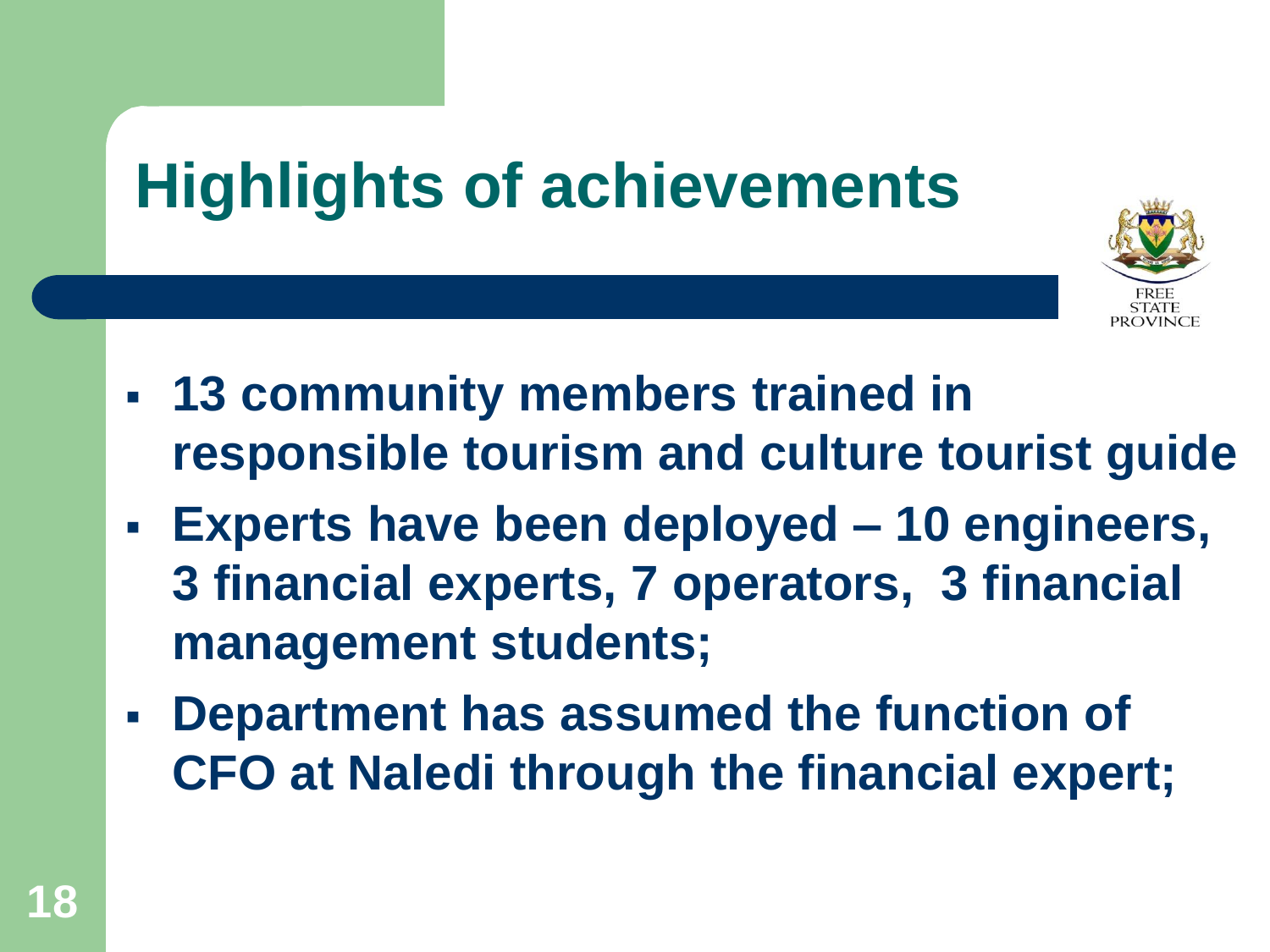

- **79, 089 buckets eradicated by end of June 2007**
- **The provincial target to eradicate all buckets set at the provincial Sanitation summit is 31 October 2007**
- **5 SLA reached with district municipalities for provision of Municipal Health Services;**
- **3 municipalities supported by DEEAT in implementing a Waste Information System;**

**19**

 **2 new libraries were completed and 4 libraries provided with ICT;**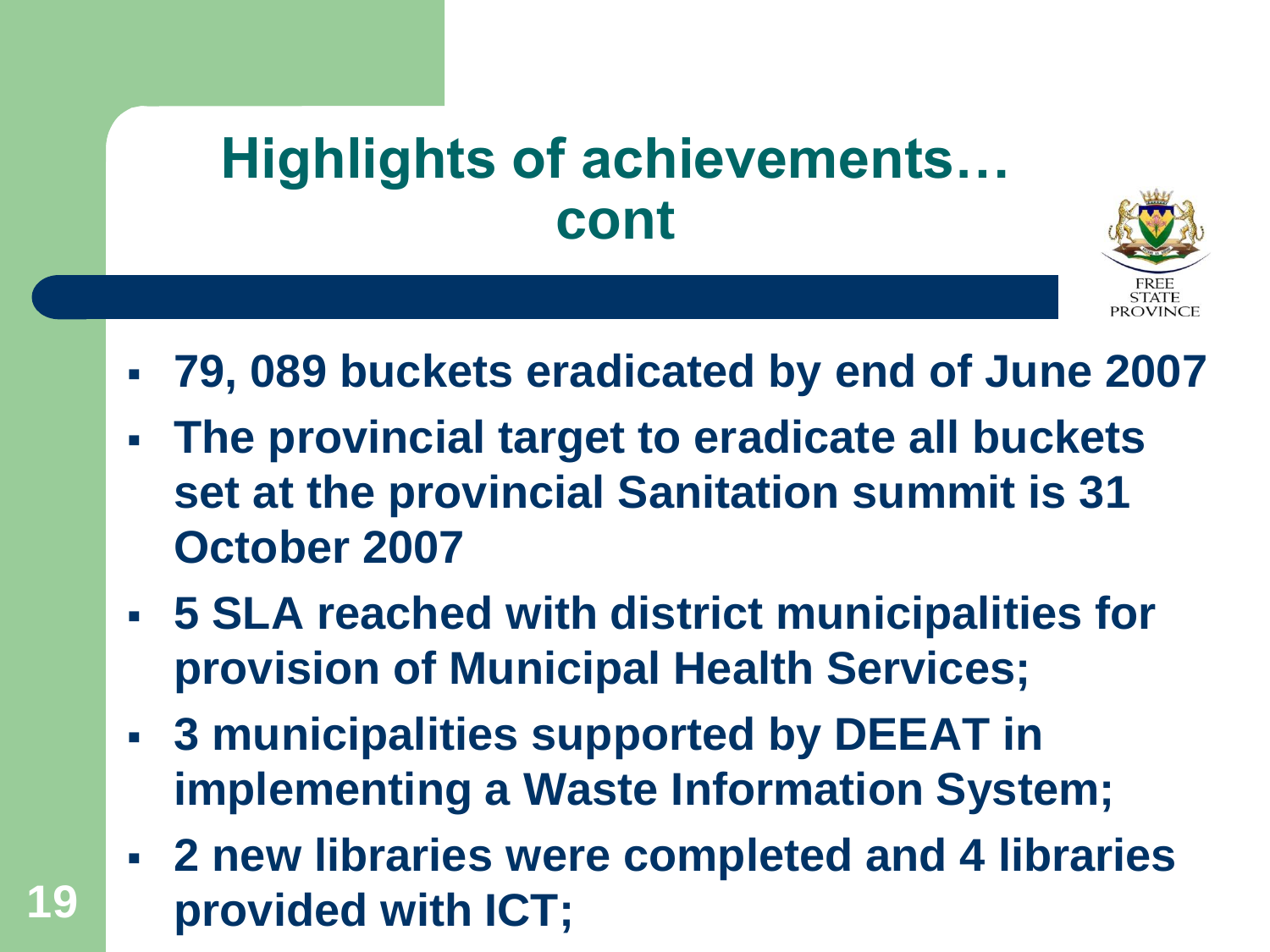

- **139 informal settlements identified and 1600 project-Linked subsidies are implemented at Grassland, Mangaung Local –** *199 houses have been completed, 922 units are at wall plate level (75% completion level);*
- **5 district Spatial Development Frameworks aligned to the revised FSGDS finalised by January 2007;**
- **5 District Growth and Development Summit held and Xhariep District Growth and the last Development Summit was held on 16 and 17 May 2007;**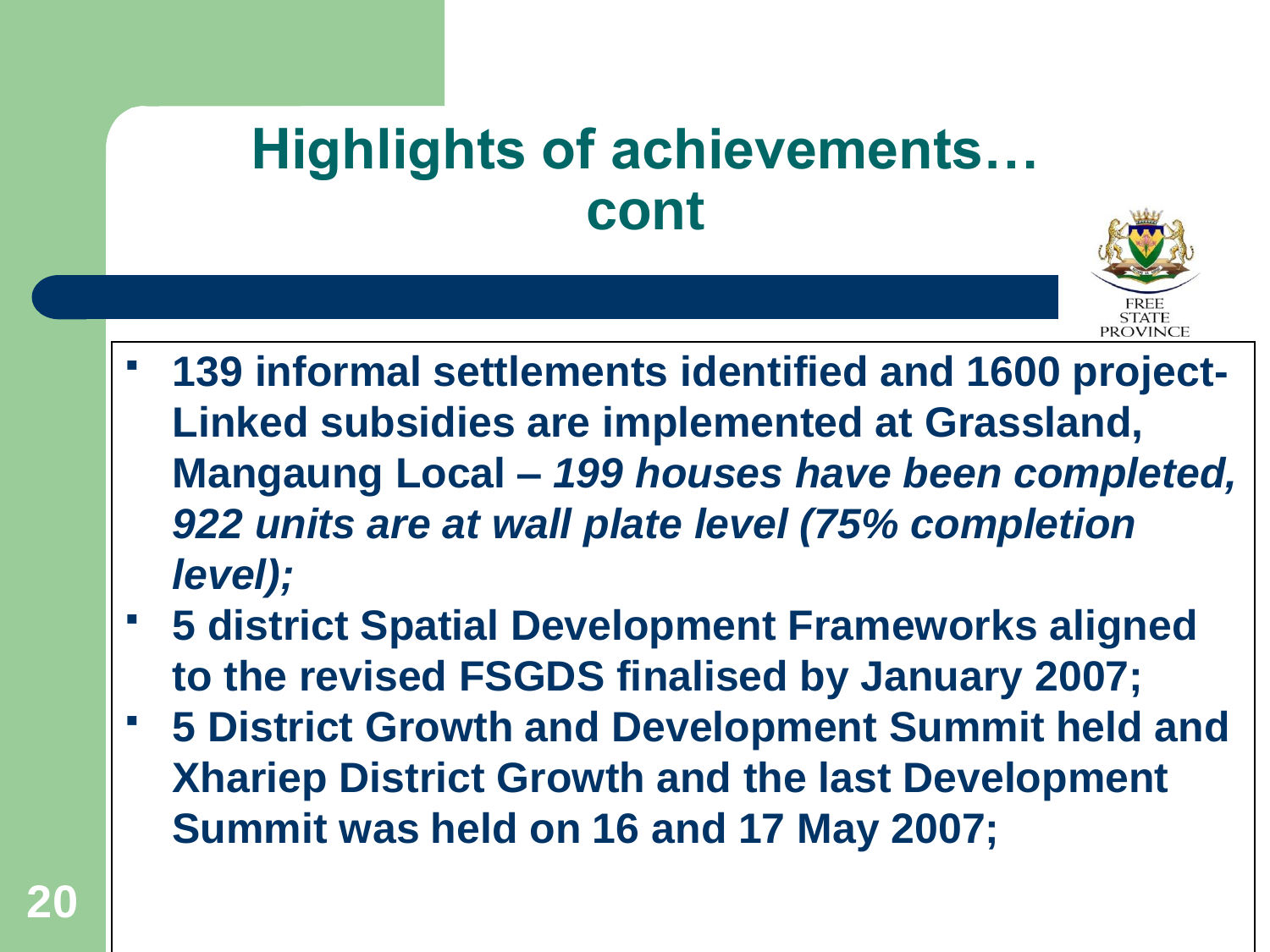

- **37 Comprehensive Agricultural Support Programme (CASP) projects to the tune of R25.3 million implemented in 5 municipalities;**
- **DoH's hospital revitalisation and clinic upgrading projects have awarded 33 contracts to HDI/BBEE companies and this represented 38.9% of the total value of awarded projects;**
- **Financial management support provided to Naledi and Phumelela local municipality;**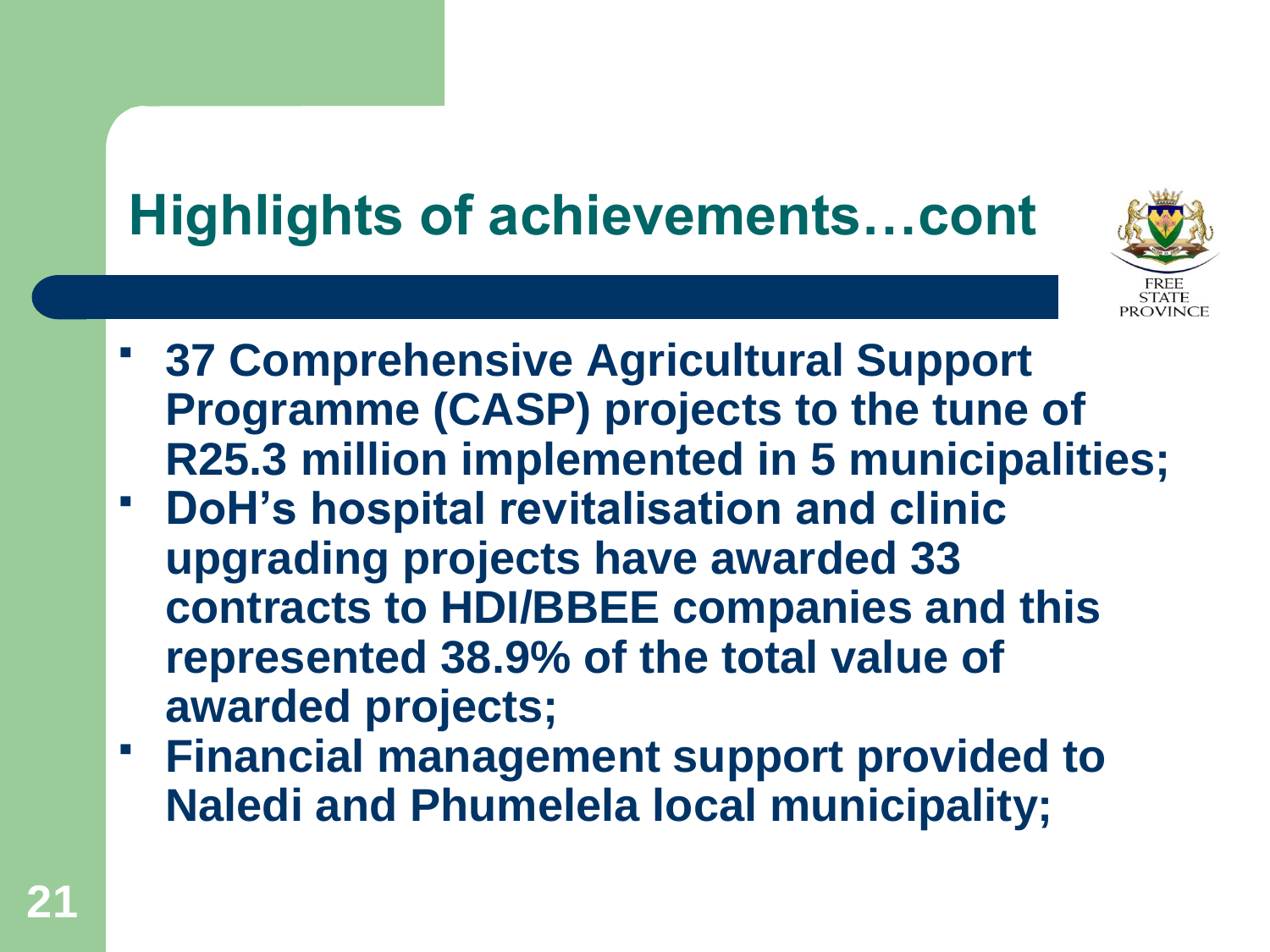

- **LG&H hosted a Debt recovery summit and resolutions are followed through;**
- **MIG expenditure at the end of June 2007 was 20% (***R87,1 mil* **out of R445 mil);**
- **82 officials trained in SCM by Treasury and SALGA;**
- **5 DMs and 17 LMs have submitted AFS for 2005/2006; and**
- **3 DMs and 16 LMs have established internal audit units.**

**22**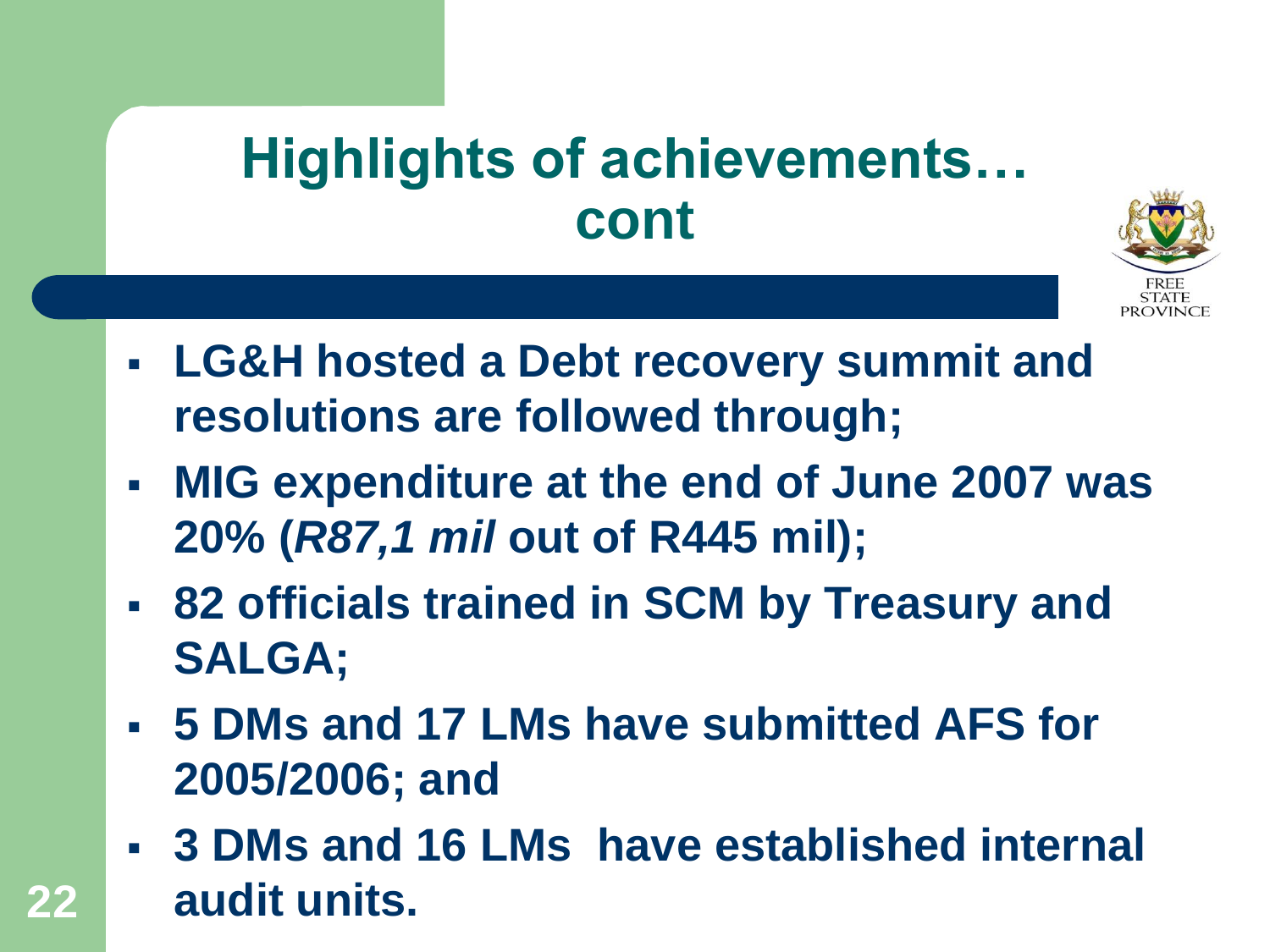

- **98% (294) ward committees established, 84% (254) functional;**
- **252 CDWs appointed;**
- **Provincial Izimbizo Focus Week held on 10-13 April 2007;**
- **EXCO meets the people held on 05-06 July 2007**
- **6 th draft bill on establishing 2 traditional houses;**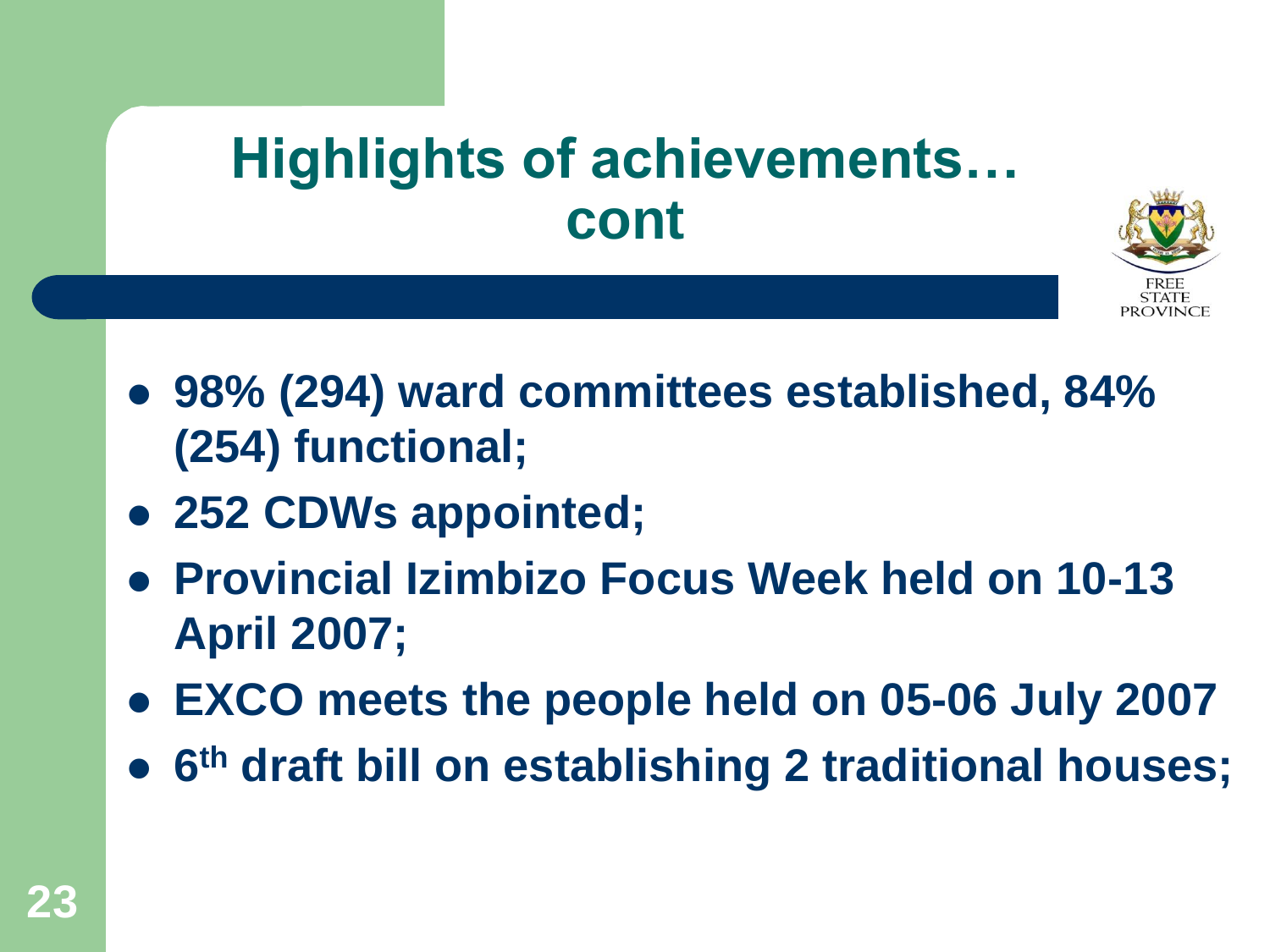# **PROVINCE**

## **Conclusion**

- **A provincial progress report on 5 year LG Strategic Agenda covering October 2006 - March 2007 developed and submitted to** *dplg* **for presentation to Cabinet Lekgotla July 2007 ;**
- **A draft Year 2 Implementation Plan for implementation of 5 Year LG Strategic Agenda has been developed and also submitted as above;**
- **Municipalities to use the unfolding planning processes to factor in high level activities and target contained in the 5 Year LG Strategic Agenda;**
- **The submission of municipal Annual reports 2005-2006 and signing of performance agreements still a challenge; and**
- **District municipalities to play a co-ordinating role and district IGR structures should be used to provide political oversight on the implementation.**